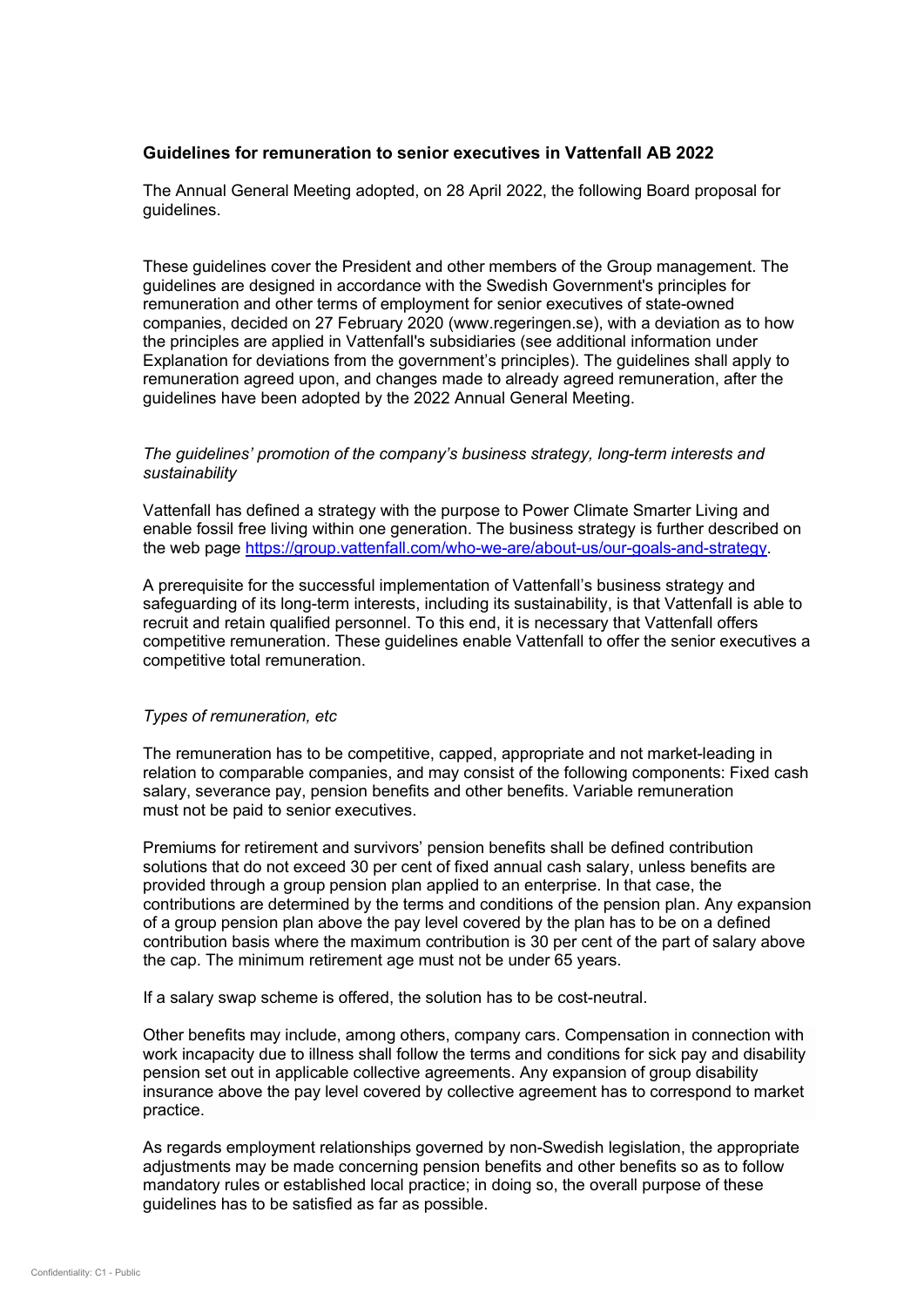It shall be avoided that a board member or deputy board member is engaged as a consultant in the company and thus receives consultancy fees in addition to the director's fee. If this is the case, the assignment shall be examined by the Board of Directors on a case-by-case basis, be clearly separate from the ordinary board assignment, limited in time and regulated by written agreement between the company and the member. The remuneration for such assignments shall be consistent with these guidelines.

### *Termination of employment*

If the company gives notice of termination, the period of notice must not exceed six months and severance pay must be limited to at most twelve months' salary. Severance pay is to be paid monthly and consist only of the fixed monthly salary with no pension benefits or other benefits added. In case of new employment or some other additional paid assignment or income from business activity, remuneration from the terminating company shall be reduced by an amount equivalent to the new income during the period covered by salary for notice of termination and severance pay. No severance pay is paid if the employee gives notice of termination. Severance pay is paid until the agreed age of retirement at the latest and is never paid after the age of 65 years.

Additionally, remuneration may be paid for non-compete undertakings. Such remuneration shall compensate for loss of income and shall only be paid in so far as the previously employed executive is not entitled to severance pay. The remuneration shall amount to not more than 60 per cent of the monthly income at the time of termination of employment and be paid during the time the non-compete undertaking applies, however not for more than 12 months following termination of employment.

### *Salary and employment conditions for employees*

Remuneration to senior executives shall not be market-leading in relation to comparable companies but should be moderate in character. In the preparation of the Board's proposal for these remuneration guidelines, salary and employment conditions for employees of the company have been taken into account by including information on the employees' total income, the components of the remuneration and increase and growth rate over time, in the Remuneration Committee's and the Board's basis of decision when evaluating whether the guidelines and the limitations set out herein are reasonable.

#### *The decision-making process to determine, review and implement the guidelines*

The Board has established a Remuneration Committee. The members of the Remuneration Committee are independent of the company and its executive management. The Committee's tasks include preparing the Board's decision to propose guidelines for remuneration to senior executives. The Board shall annually prepare a proposal for guidelines and annually submit it to the general meeting for decision. The Remuneration Committee shall also follow and assess the application of the guidelines for remuneration to senior executives as well as the current remuneration structures and levels of remuneration in Vattenfall. The President and other members of the executive management do not participate in the Board's processing of and resolutions regarding remuneration-related matters, in so far as they are affected by such matters.

The Board certifies that the remuneration in question is in compliance with the guidelines set by the general meeting in such way that before a decision is made on remuneration and other terms of employment for a senior executive, written documentation shall be available that shows the company's total cost. The proposal for decision shall be drafted by the Board's Remuneration Committee and thereafter be decided by the Board. The company's auditors shall perform a review to ensure that the set remuneration levels and other terms of